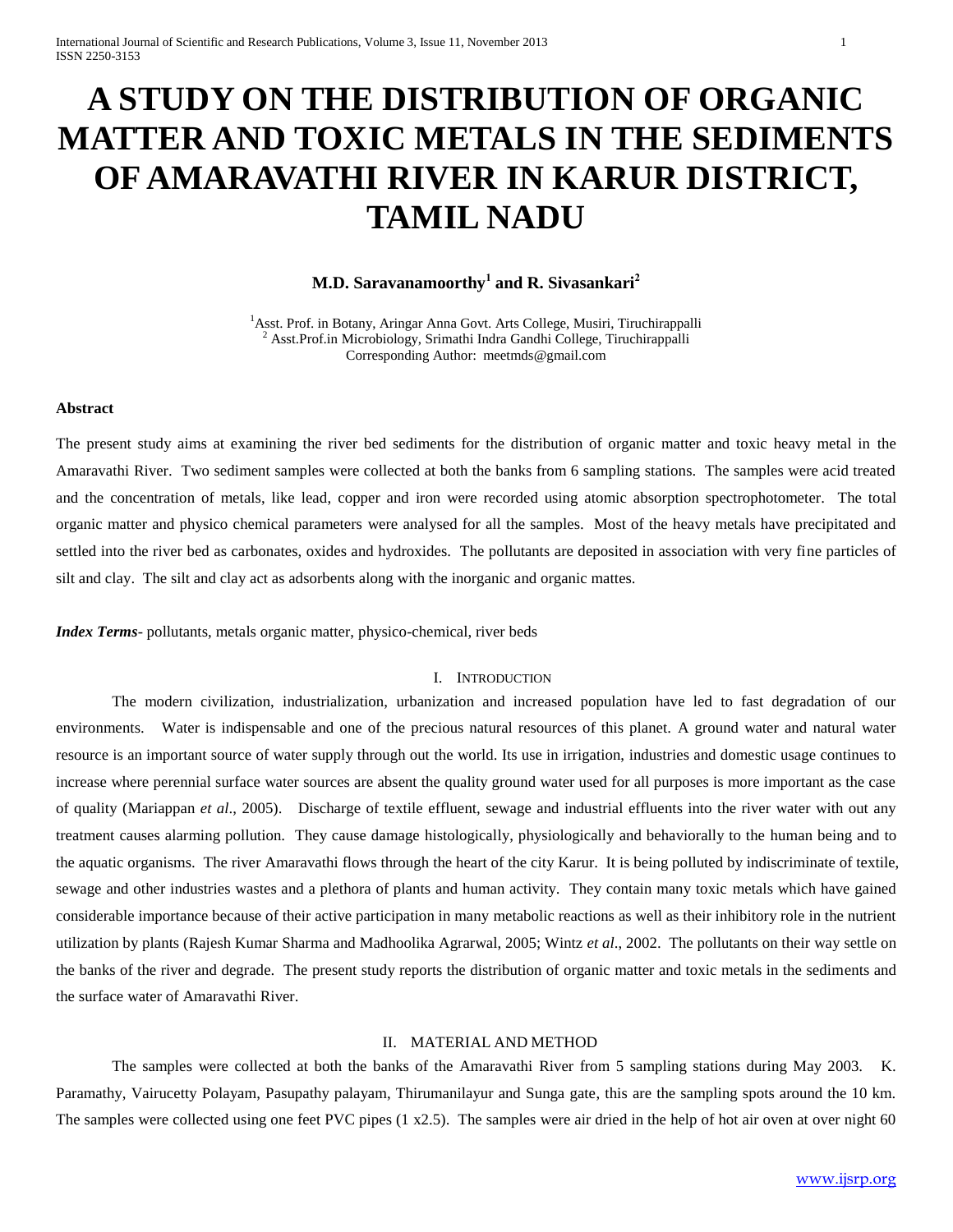$\pm 2^{\circ}$  C and grind to fine powder. To 10 gm of each of the soil samples, were dissolved in triple acid till pale yellow colour appeared, it was cooled and 20 ml of con. HCl was added and heated to dissolve all the salts. It was cooled and filtered. The acid extract was diluted with deionised distilled water and analysed for heavy metals by atomic absorption spectrophotometer. The samples were preserved and analysed by adopting standard procedures (APHA, 1999) and Trivedy and Goel (1986). The water following in the sediment collection points were also analysed and the values of the different parameters were compared.

### III. RESULT AND DISCUSSION

The physical parameters, organic matter and metals concentrations of sediments are shown in the Table -1. In table -2 shown parameters are running water in the river of Amaravathi. The results reveal that the bed sediment of the river becomes rich in toxic metals. There are no uniform distributions or incremental increase while going from sample 1 to 5. This is due to the variation in the human activity and the industrial untreated effluent discharge in to the river basin. Since the opposite beds of the river has different activity and the discharges, the parameters values are not uniform for the sample collection areas of the river beds at any collection points. The pH of the river water was slightly alkaline and the high in amount of electrical conductivity values suggest that the sediment and river water contains the organic constituents and metal ion in the form of oxides, hydroxides and carbonate (Dhanya *et al*., 2005), since the sediment is slightly alkaline in pH range from 8.12% to 8.78% the percentage of organic matter is high ranging from 4.6 to 5.98, electrical conductivity also vary from the sampling spot rang from 4.97 to 6.18 d.Sm<sup>-1</sup>. The higher value may be attributed to the plant, animal and human activities in this stretch of the river and to be remains of the leaves and dead plants. Organic matter is highly beneficial in the soils and plants for retaining the nutrient and for aggregation (Bachewar and Metha, 2001**;** Mishra nd Bhattachraya, 2005; Saravanamoorthy and Ranjitha Kumari, 2007). The organic matter is adsorbed onto the soil with a monolayer formation (Kharttri and Singh, 1999) due to bioflocculation process. The sediments act as sinks for toxic metals. The deposition of heavy metals occurs in association with very fine particles of silt and clay. They decrease root respiration and nutrient uptake by the plants (Ali et al., 2000). Heavy metals reduce enzymatic activity and the microbial and micro faunal population in soils, (Mishra nd Bhattachraya, 2005**;** Mariappan *et al.,* 2005 and Dhanya *el al*., 2005). They are environmentally stable, non degradable and induce toxic effects. The heavy metals accumulate in the sediment due to adsorption process. The ability to adsorb heavy metals in enhanced due to the present of organic particle and finer mineral grains are boost-up the soil nutrients values (Saravanamoorthy and Ranjitha Kumari, 2007 ;Uncles *et al*., 2002**;** Shangning Ji and Unger, 2001). The untreated soil containing organic matter has higher rate of adsorption than the organic matter free soil (Ali *et al*., 2000). The maximum of heavy metals in sediments is organic matter in (sample spot 2 and 3). Thus the heavy metal are adsorbed onto the organic matter and the concentration of metals in sediments are found to be higher than those obtained in rive water as was previously reported (Wade et al., 2002; Stolt *et al*., 2001). The heavy meals present in the running water interact with organic matter slowly and settle down resulting in high concentration of these in sediments.

#### **REFERENCES**

Ali, I. Rathore, H.S. and Sing, K.K. (2000). Studies on adsorption of carboryl as influenced by soil organic matter and other soil characteristics. *J. Indian Chemical* Society*.* **77**, 17-19.

APHA. (1999). Standard methods for examinationof water and wastewater  $(19<sup>th</sup>$  edn). American Public Health Association, Washington D.C.

Bachewar, M.S. and Mehta, B.H. (2001). Assessment of waste effluents from drug industry and its influence on soil quality. *Indian Journal of Environmental Protection.* **21**(9), 834-836.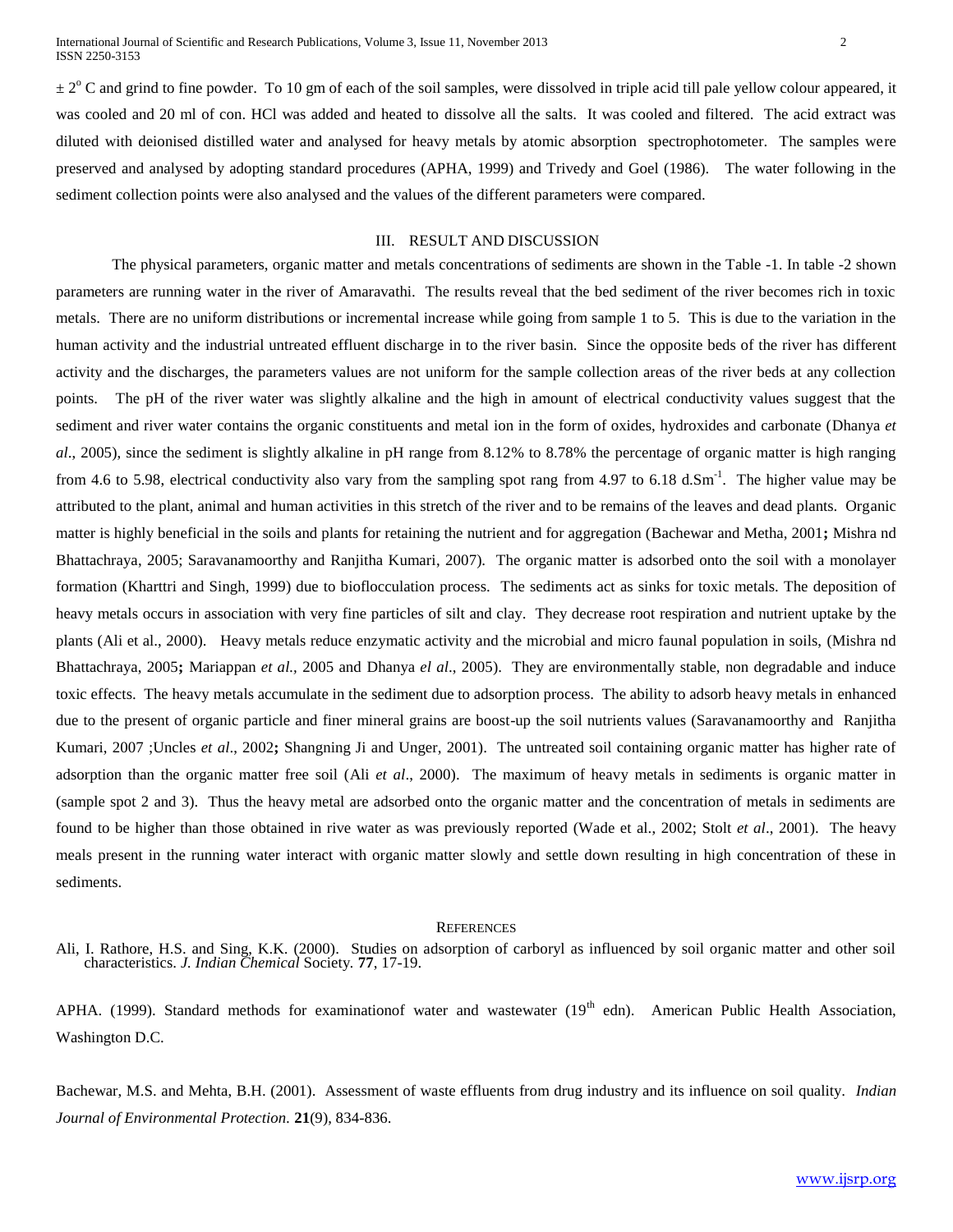.

Dhanya, D., Tamilarasi, S., Subaskumar, R. and Lakshmanaperumalsamy, P. (2005). Impact of dyeing industrial effluent on the ground water quality and soil microorganisms in Tirupur. *Indian Journal Of Environmental Protection***.** 25: (6), 495-502.

Khati, S.D. and Singh, M.K. (1999). Removal of basic dyes from aqueous solution using some sand as an adsorbent. *Journal of Indian Chemical societies.* **76**, 389-391.

Mariappan,V., Rajan. M.R., David Ravindran, A. and Rabakaran. P.R. (2005). A Systemic study of water quality index among the physico-chemical characteristics of ground water in and around Thanjavur Town. *Indian Journal Of Environmental Protection*. **25:**(6), 551-555.

Mishra, S. and Bhattacharya, J. (2005). Studies on the Physico-chemical characteristics of the coke oven effluent. *Indian Journal of Environmental Protection.* **25**: (5), 429-432.

Rajesh Kumar Sharma and Madhoolik Agrawal. (2005). Biological effects of heavy metals: An Overview. *Journal of Environ. Biology*. **26**: (2), 301-313.

Saravanamoorthy, M. D. and Ranjitha Kumari, B. D. (2007) Effect of textile waste water on morphophysiology and yield on two varieties of peanut (*Arachis hypogaea* L.). *Journal of Agricultural Technology* 3(2): 335-343.

Shangning Ji and Paul W. Unger. (2001). Soil water accumulation under different precipitation, potential evaporation and straw mulch conditions. *Soil Science Society of America Journal,* **65**: 442-448.

Stolt, M. H., Bker, J.C., Simpson, T.W., Martens, D.C., McKenna, J.R. and Fulcher, J.R. (2001). Physical reconstruction of mine tailings after surface mining minerals sands from prime agricultural land. *Soil Science.***166**: 29-37.

Trivedy, T.K. and Khan, N.N. (1983) Influence of lead and cadmium on growth and nutrient concentration of tomato (*Lycopersicum esculantum*) and egg plants (*Solanum melongena* ). *Plant Soil***. 74**:387-394

Uncles. R. J., Fraser, A.I., Butterfield, D. Johnes, P and Harrod, T.R. (2002). The predication of nutrient into estuaries and their subsequent behaviour: application to the Tamar and comparison with the Tweed, U.K. *Hydrobiologia.* 239-250.

Wade, A.J., Whitehead, P.G. Hornberger, G.M. and Jarvie, H.P. (2002). On modeling the impact of phosphorus stripping at sewage works on in-stream phosphorus and macrophyte/epiphyte dynamics: a case study for the River Kennet. *The Science of the Total Environment***.** 395-415.

Wintz, H., Fox, T and Vulpe. C. (2002). Functional genomic and gene regulation in biometals research. *Biochem. Society. Transactions.* 30: 766-768 .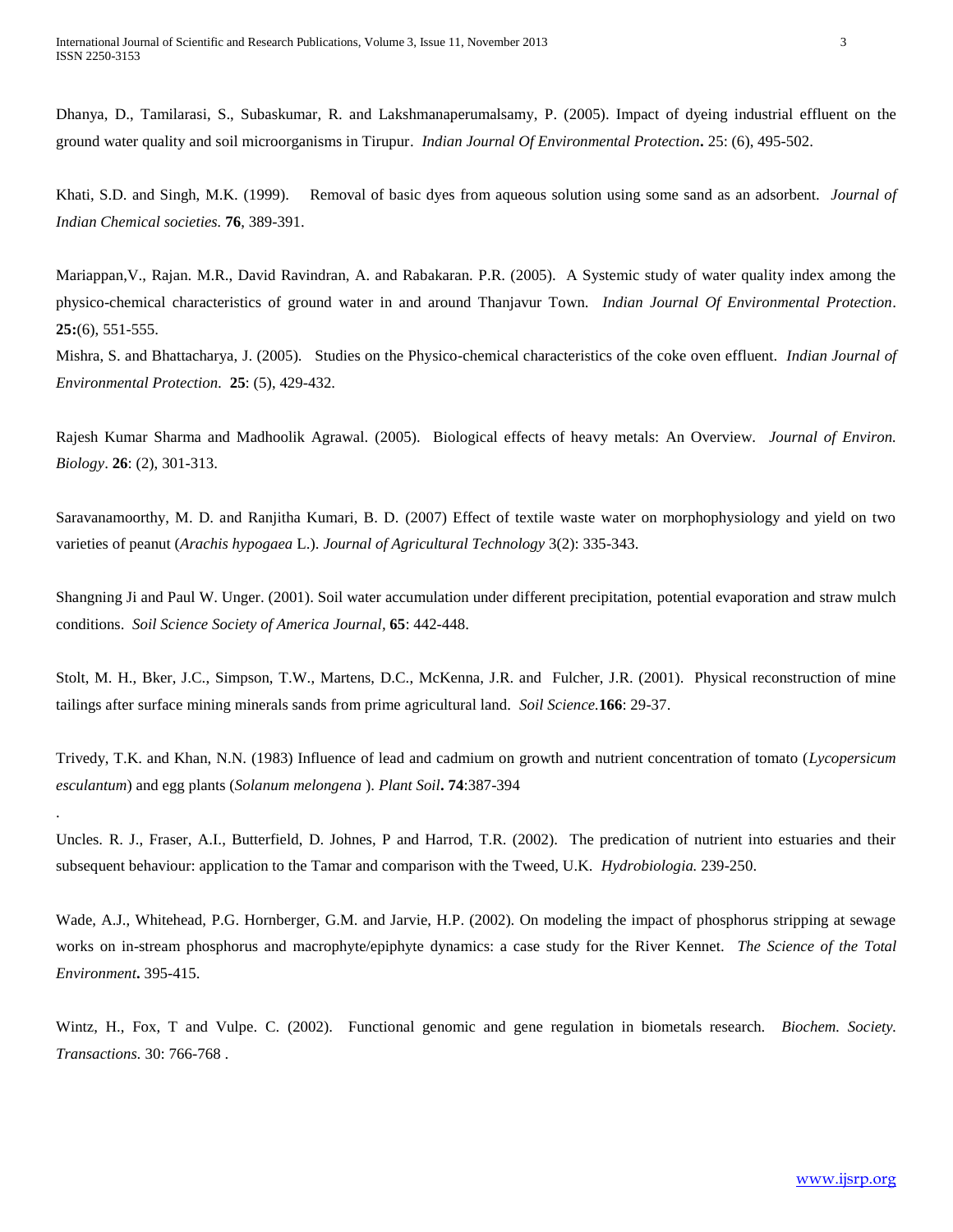| Sampling spot         | Temp              |      |      | Total                     | Metal concentration in µg/gm |                |    |    |       |  |
|-----------------------|-------------------|------|------|---------------------------|------------------------------|----------------|----|----|-------|--|
|                       |                   | pH   | E.C  | organic<br>matter<br>(% ) | Zn                           | P <sub>b</sub> | Fe | Cu | Mn    |  |
| K. Paramathy          | 31.8              | 8.25 | 5.73 | 4.8                       | 227                          | 298            | 65 | 47 | 12.96 |  |
|                       | 30.4              | 8.57 | 4.97 | 4.6                       | 259                          | 312            | 54 | 39 | 12.25 |  |
|                       | 31.8              | 8.18 | 5.28 | 5.2                       | 268                          | 342            | 59 | 52 | 13.12 |  |
| Vairucetty<br>Palayam | 30.2              | 8.12 | 6.12 | 3.9                       | 295                          | 4.98           | 55 | 59 | 15.12 |  |
|                       | 30.7              | 8.54 | 5.98 | 4.45                      | 324                          | 4.97           | 62 | 58 | 17.05 |  |
|                       | 30.5              | 8.35 | 5.85 | 4.92                      | 365                          | 4.78           | 68 | 62 | 17.25 |  |
| Pasupathy<br>palayam  | 305               | 8.25 | 6.08 | 5.68                      | 365                          | 4.56           | 59 | 69 | 16.56 |  |
|                       | 30.7              | 8.56 | 5.95 | 6.54                      | 3.54                         | 4.28           | 78 | 72 | 17.89 |  |
|                       | 30.4              | 8.45 | 6.18 | 6.59                      | 3.65                         | 4.65           | 69 | 68 | 18.25 |  |
| Thirumanilayur        | 30.8              | 8.56 | 5.36 | 5.98                      | 3.69                         | 3.18           | 49 | 59 | 16.25 |  |
|                       | $\overline{3}0.7$ | 8.64 | 5.38 | 5.87                      | 3.89                         | 3.68           | 52 | 55 | 16.02 |  |
|                       | 30.6              | 8.45 | 5.39 | 5.85                      | 3.87                         | 4.12           | 55 | 59 | 16.89 |  |
| Sunga gate            | 30.8              | 8.64 | 5.63 | 5.98                      | 4.56                         | 287            | 45 | 52 | 15.35 |  |
|                       | 30.6              | 8.78 | 5.59 | 6.02                      | 4.58                         | 295            | 43 | 49 | 15.89 |  |
|                       | 30.5              | 8.75 | 5.57 | 6.18                      | 4.49                         | 309            | 39 | 58 | 16.14 |  |

Table -1: Physico- chemical parameters of Amaravathi river sediments in Karur

| $(May - 2003)$ |  |
|----------------|--|
|----------------|--|

Table -2: Physico - chemical parameters of Amaravathi river water in Karur (May 2003)

| Sampling spot         | Temp | pH   | E.C | Total<br>organic<br>matter | Metal concentration in $\mu$ g/gm |                |      |       |      |
|-----------------------|------|------|-----|----------------------------|-----------------------------------|----------------|------|-------|------|
|                       |      |      |     | (% )                       | Zn                                | P <sub>b</sub> | Fe   | Cu    | Mn   |
|                       | 27.8 | 7.25 | 316 | 3.56                       | 194                               | 200.86         | 0.25 | 14    | 2.9  |
| K. Paramathy          | 27.6 | 7.15 | 326 | 3.28                       | 189                               | 198.56         | 0.28 | 10.59 | 2.8  |
|                       | 27.5 | 7.16 | 315 | 3.37                       | 198                               | 203.15         | 0.19 | 12.68 | 2.45 |
| Vairucetty<br>Polayam | 27.2 | 7.12 | 312 | 4.12                       | 200.12                            | 212.19         | Nd   | 15.86 | 1.95 |
|                       | 27.8 | 7.05 | 311 | 4.15                       | 200.04                            | 207.89         | Nd   | 14.89 | 1.85 |
|                       | 27.4 | 7.15 | 322 | 3.98                       | 19.78                             | 208.36         | 0.15 | 15.12 | 2.08 |
| Pasupathy<br>palayam  | 27.6 | 7.18 | 321 | 3.95                       | 199.85                            | 201.20         | 0.18 | 14.28 | 2.12 |
|                       | 27.9 | 7.32 | 315 | 3.56                       | 200.18                            | 203.15         | Nd   | 14.68 | 2.15 |
|                       | 28.2 | 7.19 | 315 | 3.87                       | 200.09                            | 200.65         | Nd   | 14.89 | 2.10 |
| Thirumanilayur        | 27.8 | 7.24 | 305 | 3.12                       | 197.25                            | 182.45         | 0.12 | 10.25 | 1.45 |